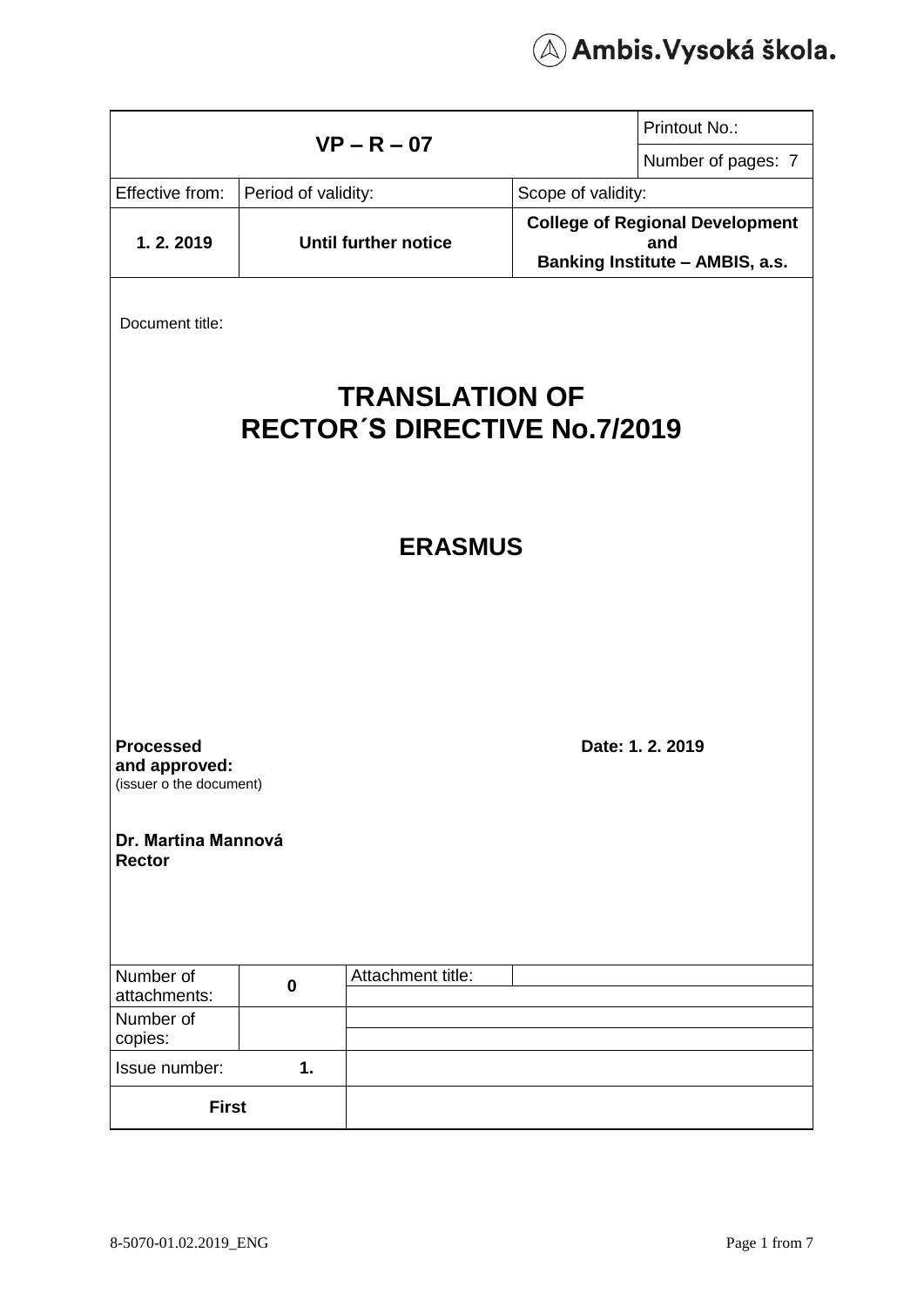

## **Art. I Introduction**

- (1) The Rector´s Directive is intended for students and employees of the University of Regional Development and the Banking Institute – AMBIS (hereinafter referred to as "AMBIS").
- (2) For incoming students and employees within the ERASMUS+ program.

#### **Students**

#### **Art. II Outgoing students**

- (1) Selection procedure
	- Selection procedure is announced by the program coordinator in accordance with program conditions available in the EU and DZS (House of International Cooperation, www.dzs.cz) information materials, for example the Erasmus+ Program Manual.
	- Information about the Selection procedure being held is available on the school´s website in the Erasmus/students/Selection procedure section, posted on the notice board in the School Information System, on notice boards in the buildings and also sent to school e-mail addresses of students.
	- Selection procedure may be announced separately for study visits and practical trainings or in a combination of both.
	- Selection procedure for study visits and practical trainings is announced at least once per semester. For study stays, students always apply for stays realized in the following semester. Any subsequent rounds will depend on the volume of funds and quotas given by the interinstitutional contracts.
	- The submission of and application for a selection procedure is governed by the terms of the tender documentation. The evaluation of selection procedure is carried out by the program coordinator an assistant according to the criteria published in the tender documentation. A protocol is made as a record about the results of the selection procedure.
	- In the case of a lack of places at a foreign university resulting from the quotas given by interinstitutional contracts, students are offered to realize mobility at another partner school provided the conditions are met.
- (2) Payment of financial support
	- The coordinator enters a request to the Financial Department to pay the first instalment of financial support (by the means of e-mail or in writing) and supplies a copy of the student´s participation contract.
	- The financial support is paid in two installments: 80 % before departure and 20 % after return and meeting the mobility conditions.
	- If the conditions set out in the Subscriber Contract are met, the Coordinator will ask the Finance Department to pay a second installment of financial support (by e-mail or in writing) after the mobility has ended.
	- If the period of stay is shortened or certain mobility conditions are not fulfilled, the Erasmus+ program conditions apply to any reduction or refund of financial support.
	- The obligation to pay tuition fees under the study agreement is maintained even during the period of the stay abroad.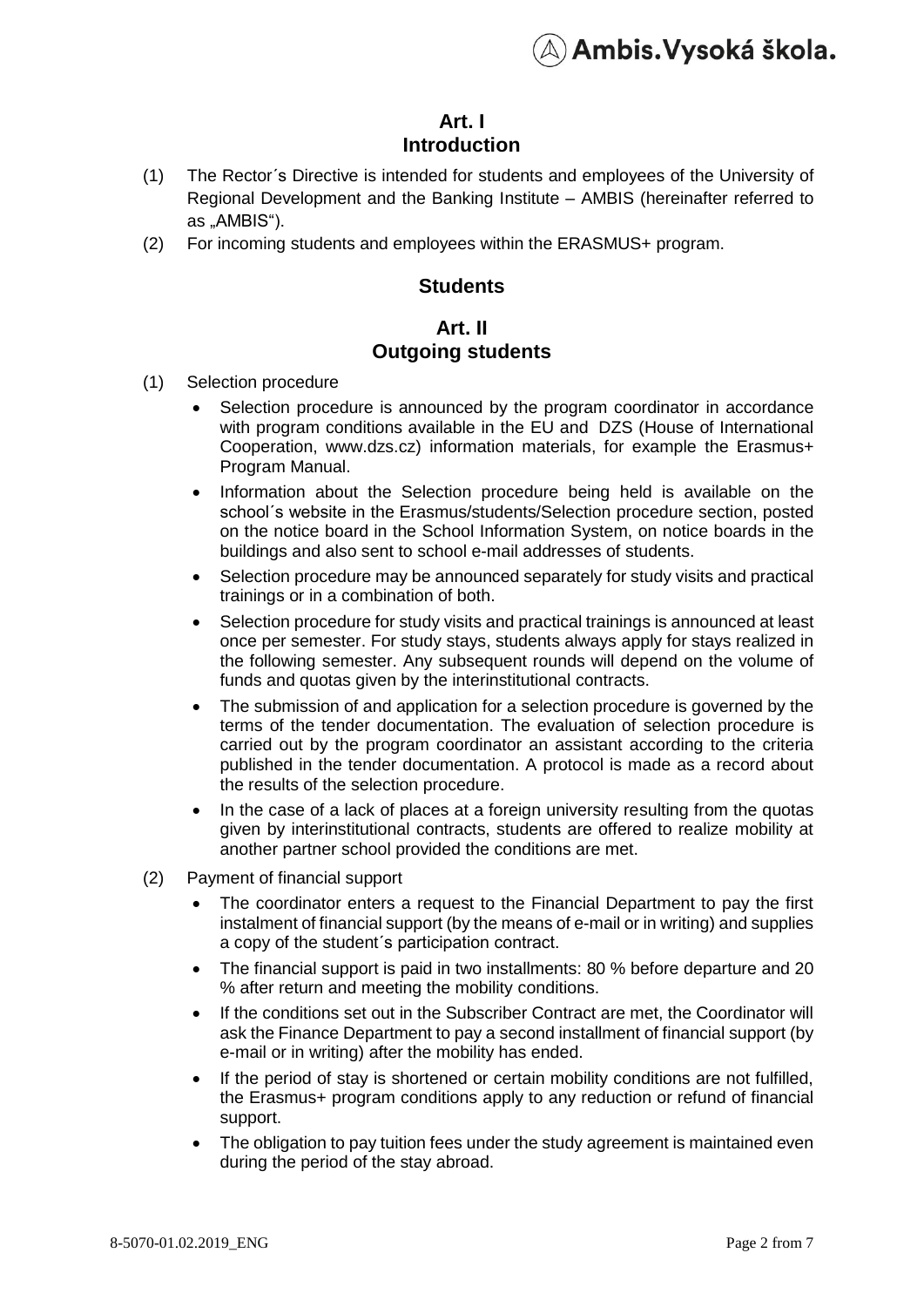

- (3) Acknowledgement of subjects from abroad
	- The student is entitled to the recognition of all subjects from a foreign stay that he/she has approved in the Learning Agreement from AMBIS and partner foreign institution prior to the trip.
	- Acknowledgements of subjects from abroad is entrusted to the Vice-Rector for Study on basis of the recommendation of the Guarantor of the study program.
	- Subjects from abroad are recognized with the credit value they hold at AMBIS.
	- The student submits to the Study Department an Application for Recognition of Subjects, Transcript of Records from Foreign Institution and also syllabuses of the subjects for which he/she applies for to be recognized.
	- The Vice Rector for Studies evaluates the application and subsequently enters an instruction to the Study Department with request to enter recognized subjects into Information System.
	- In the case of student going on a practical training, the internship can be recognized (in whole or in part) as a subject called Professional Practise if the subject is listed in the curriculum of his/her field of study.
	- The student asks for acknowledgement of a practical training instead of the Professional Practice course through the Study Department, where he/she submits a confirmation of the completed practical training, including content of this practical training together with the Application for the Acknowledgements of the Professional Practice course.
	- The recognition of practical training is decided by the Vice-Rector for Studies and consulted with guarantors of study programs and the Professional Practice course.
	- All outgoing students, no matter what type of mobility, are intitled to receive a total of 5 ECTS, which they receive for an optional subject Stay Abroad.
	- Application for recognition of subjects from Erasmus+ stay abroad is free of charge.
- (4) Individual study plan
	- Students leaving under the terms of Erasmus+ program are entitled to an Individual study plan during semester of the stay abroad. This is automatically entered into the Information System by the Study Department based on an instruction from the Erasmus+ Program Coordinator.
	- The Study Department is informed of outgoing students by the Program Coordinator.
	- Outgoing students will not be charged for an Individual study plan if they meet the requirements of international mobility.
	- Students traveling abroad under Erasmus+ program are also entitled to free classification in the extended examination period.

#### **Art. III Incoming students**

- (1) Student nominations
	- Nominations from partner institutions are sent to an email address erasmus@ambis.cz.
	- The number of foreign students admitted is not allowed to exceed the quota indicated in the interinstitutional contracts.
	- The Coordinator informs nominated students about the AMBIS selection procedure and the protection of personal data.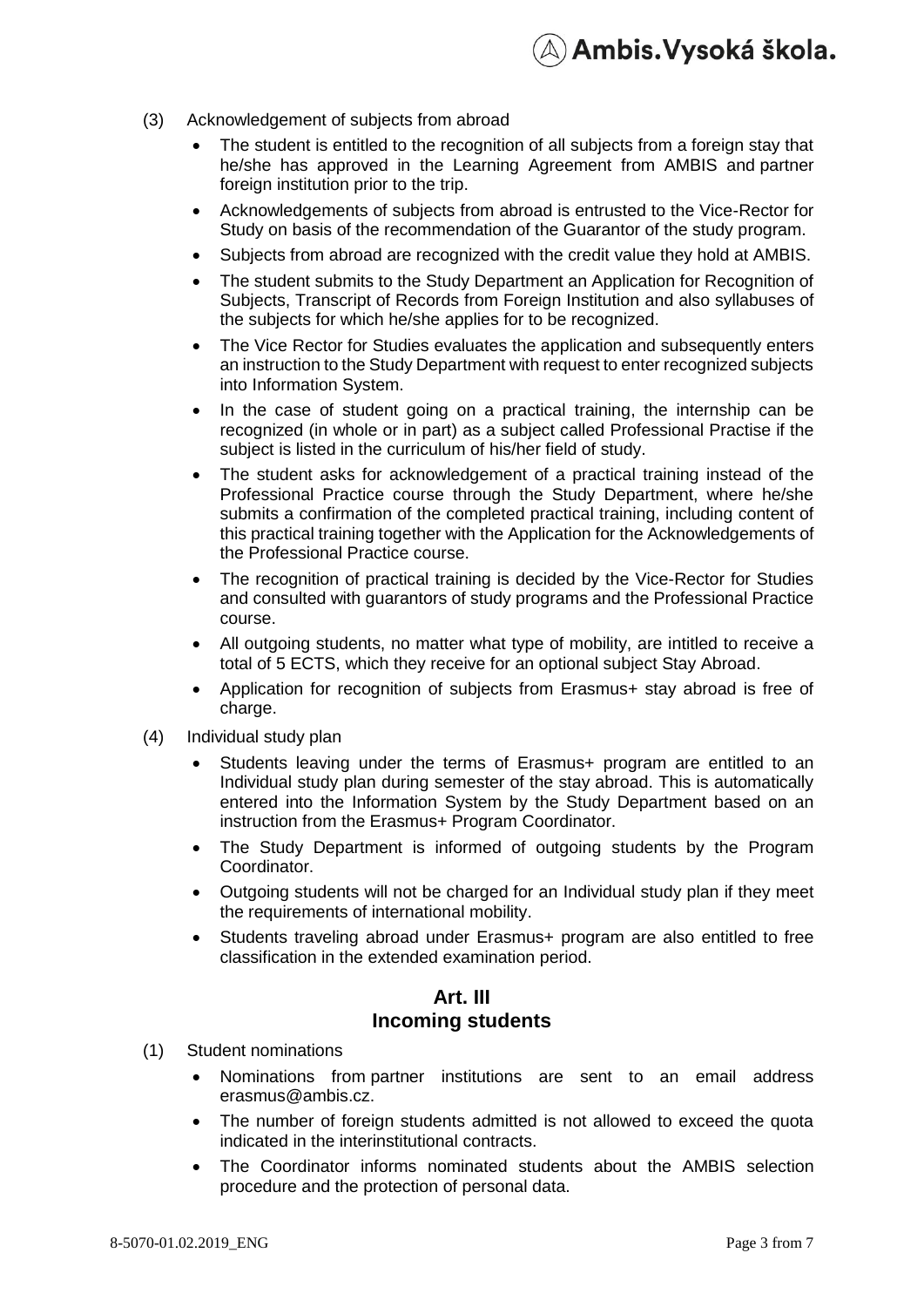- (2) Documents from the students
	- The enrolment of foreign student's process is done electronically. The student sends completed Student application Form and Learning Agreement to an email address [erasmus@ambis.cz.](mailto:erasmus@ambis.cz)

 $\mathbb{A})$  Ambis.Vysoká škola.

- Incoming students can choose courses of maximal value 30 ECTS per semester of study.
- The administration of the selection procedure is provided by the Program Assistant.
- (3) Accommodation
	- AMBIS does not provide accommodation for incoming students. Upon request, students are provided with information to help them find accommodation.
- (4) Arrival
	- The Coordinator will ensure, in cooperation with the Study Department, the registration of students in the AMBIS Information System and the issue of access data to it.
	- The program assistant organizes an orientation meeting before the beginning of the semester, where it distributes to incoming students' materials related to their studies and informs the students about their mobility, mobility course, study obligations, timetable, etc. Both partnership with ESN ČVUT and possibility for students to take part in their activities are also introduced.
	- Upon arrival, students can apply for a Certificate of Study.
- (5) Course of Scholarship
	- The Department for Foreign Relations continually addresses the students´ teaching requirements and communicates with other departments according to the need.
	- The department assistant informs students about changes in the classroom.
	- In case of time possibilities, school trips or extracurricular events are organized for foreign students.
- (6) Ending o scholarship
	- The Coordinator will issue to the student prior to his/her departure a confirmation of the real length of study, which the student will collect in person. The acknowledgment date is either the date of collection of the document or the date of the last demonstrable participation in the class at AMBIS (exam, lecture, etc.).
	- After the teacher have completed the course classification, the coordinator will issue the student with an extract off the learning outcomes, which he/she will hand over to them in person or by e-mail post.
	- The method of completion of the course in the teaching of students is enshrined in the syllabus and thematic plan of courses and is governed by the AMBIS Study and Examination Regulations. The exact way of completion the course in each semester is in accordance with the accredited syllabus of taught subject.
	- Specification of the form of examination of acquired knowledge and skills of students in the Erasmus+ program in the taught subject within Erasmus+ at AMBIS is determined by the teacher, in accordance with the syllabus of the subject.
	- The teacher has the possibility to specify whether the final verification o acquired knowledge and skills for Erasmus+ students will be realized in the form of oral or written test, eventually in the form of a seminar paper or presentation in the taught subject (English language).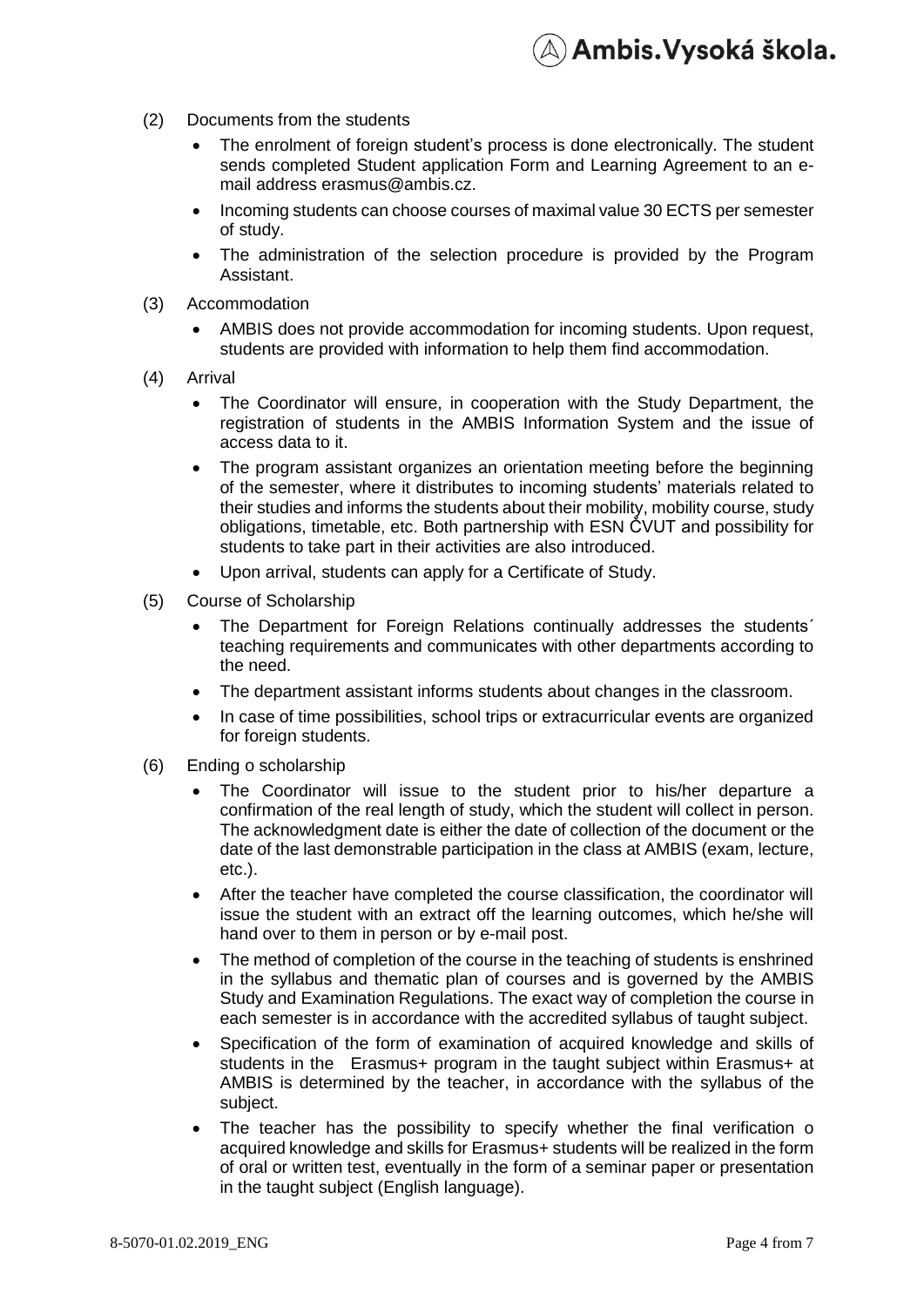

- The exact form of completion will be provided by each teacher of the given Erasmus+ course to students preferably at the beginning of the class, but no later than within 5 weeks of the Erasmus+ program courses at AMBIS.
- In exceptional cases, Erasmus+ program students may apply for a preterm exam or test in the subject for each subject instructor, but no earlier than from the 10th week of Erasmus+ courses at AMBIS.
- (7) Provision of teaching
	- Teaching is provided in cooperation of the coordinator with the heads of departments and vice-rector for studies.
	- Heads of departments will submit a list of courses that are due to staffing able to provide or update an existing list of courses. Departments will also provide a syllabus for each subject.
	- The list of courses is published on the AMBIS website in the Erasmus/incoming students' section in advance.
	- Students can send a Learning Agreement by the deadline specified in the interinstitutional agreement with the foreign institution.
	- After completing the Selection procedure, the coordinator will send to the Vicerector for Study a list of courses selected by the students admitted.
	- Teaching is provided by the Heads of Departments in cooperation with the Vice-Rector for Studies and the Schedule creator.
	- AMBIS reserves the right to change the range of items on offer.

#### **Employees**

#### **Art. IV Outgoing employees**

- (1) Selection procedure
	- Selection procedure is announced by the Program Coordinator in accordance with the program conditions available in the EU and DZS information materials (e.g. Erasmus+ Program Guide).
	- The selecting procedure for staff trips is announced at least once per academic year. The announcement of subsequent rounds depends on the volume of funds and quotas given by the interinstitutional agreements.
	- The selection procedure may be announced separately for a teaching stay or a training session, or a combination of both.
	- Information about the selection procedure can be found on the school website in the section Erasmus/staff/selection procedures. Employees are further informed through the heads of their divisions and departments.
	- The selection procedure is governed by the tender documentation. Its completeness and accuracy are the responsibility of the employee who applies for the selection procedure.
	- Evaluating of the selection procedure is carried out by the coordinator and the program assistant according to the criteria published in the tender documentation in accordance with the equal access and values of the Erasmus+ program. A record of the results of the selection procedure is made.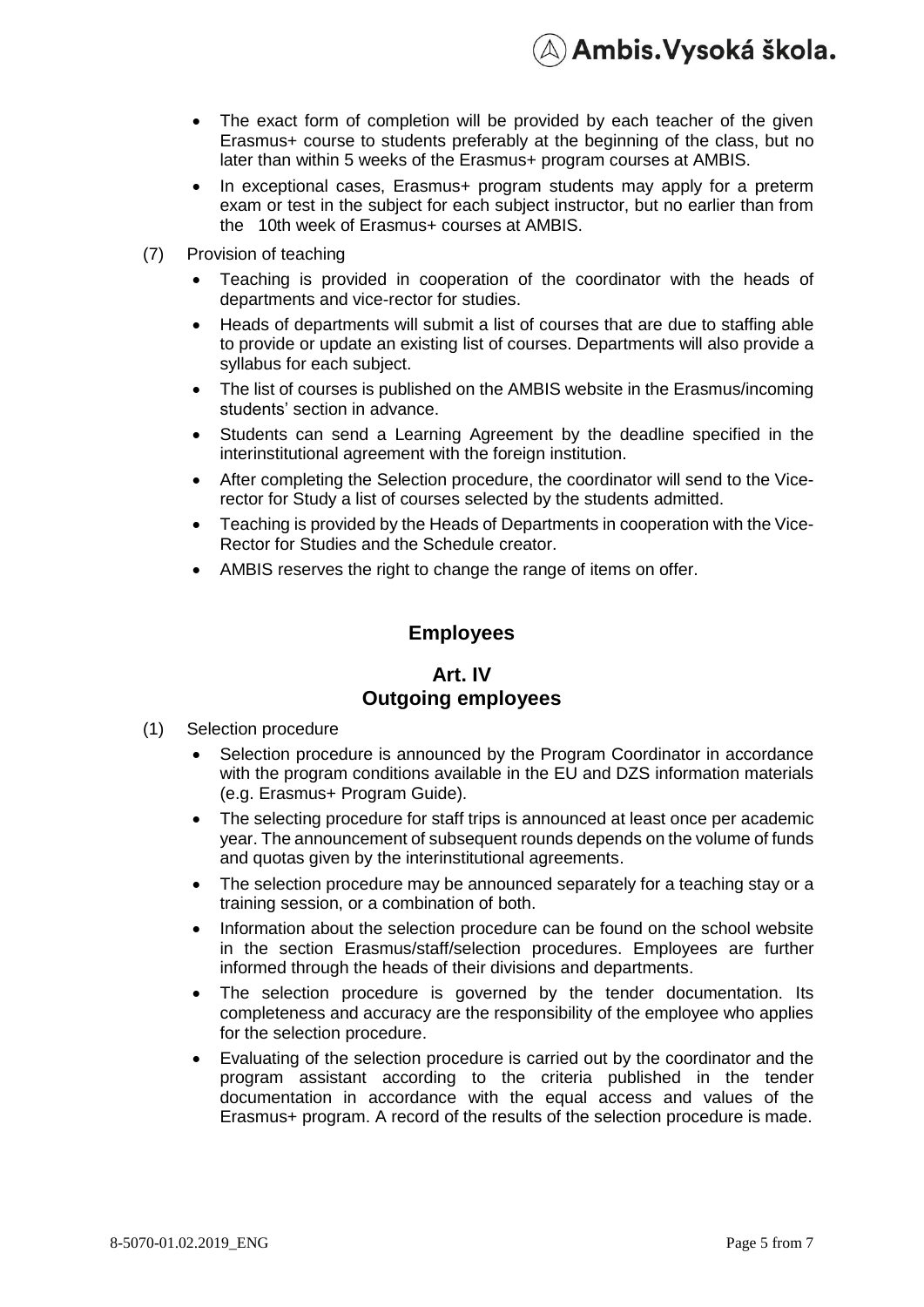- (2) Payment of financial support
	- The Coordinator shall make a copy of the Participation Agreement, which shall deliver to the Finance Department and shall make a request for the payment of the subsistence and travel allowance (by e-mail or in writing).

 $\lambda$ ) Ambis.Vysoká škola.

- The financial support is paid in the installment of 100 % before the start of the stay abroad.
- If the period of stay is shortened or certain mobility conditions are not fulfilled, any reduction or repayment of the grant is subject to the terms of the Erasmus+ program.
- This Directive does not deal with any labour law obligations or rights of the outgoing employee.

#### **Art. V Incoming employees**

- (1) Selection procedure
	- Employees arriving at AMBIS mobility will contact the program coordinator at the e-mail address erasmus@ambis.cz, to verify the possibility of mobility.
	- Arriving staff can complete both STA and STT mobility types at AMBIS.
	- The Coordinator contacts the head of relevant division/department and discusses the possibility of mobility and the date of the event.
	- If the mobility can be realized, the coordinator will confirm the possibility of the mobility to the candidate and sign the Mobility Agreement with him/her and the sending institution.
	- The selection procedure takes place electronically, documents are sent to an email address erasmus@ambis.cz
- (2) Involvement in teaching/work department
	- The head of division or department is responsible for the involvement of the incoming employee in the department or the classroom.
	- During mobility, participants are provided with a coordinator and program assistant. The coordinator is the main contact for incoming staff.
- (3) Ending the scholarship
	- At the end of mobility, the Program Coordinator issues a Mobility duration Confirmation.
	- If other documents are requested by the sending institution, these documents are submitted to the coordinator for confirmation.

#### **Art. VI Other arrangements**

- (1) GDPR
	- On the AMBIS website, in the section for employees and students, there is a Notice on the handling of personal data within Erasmus+ program in both Czech and English languages.
	- Outgoing students and employees confirm their acceptance of this Notice by signing in the Subscriber Contract.
	- Incoming students sign the Notification with their signature in the Student Application Form.